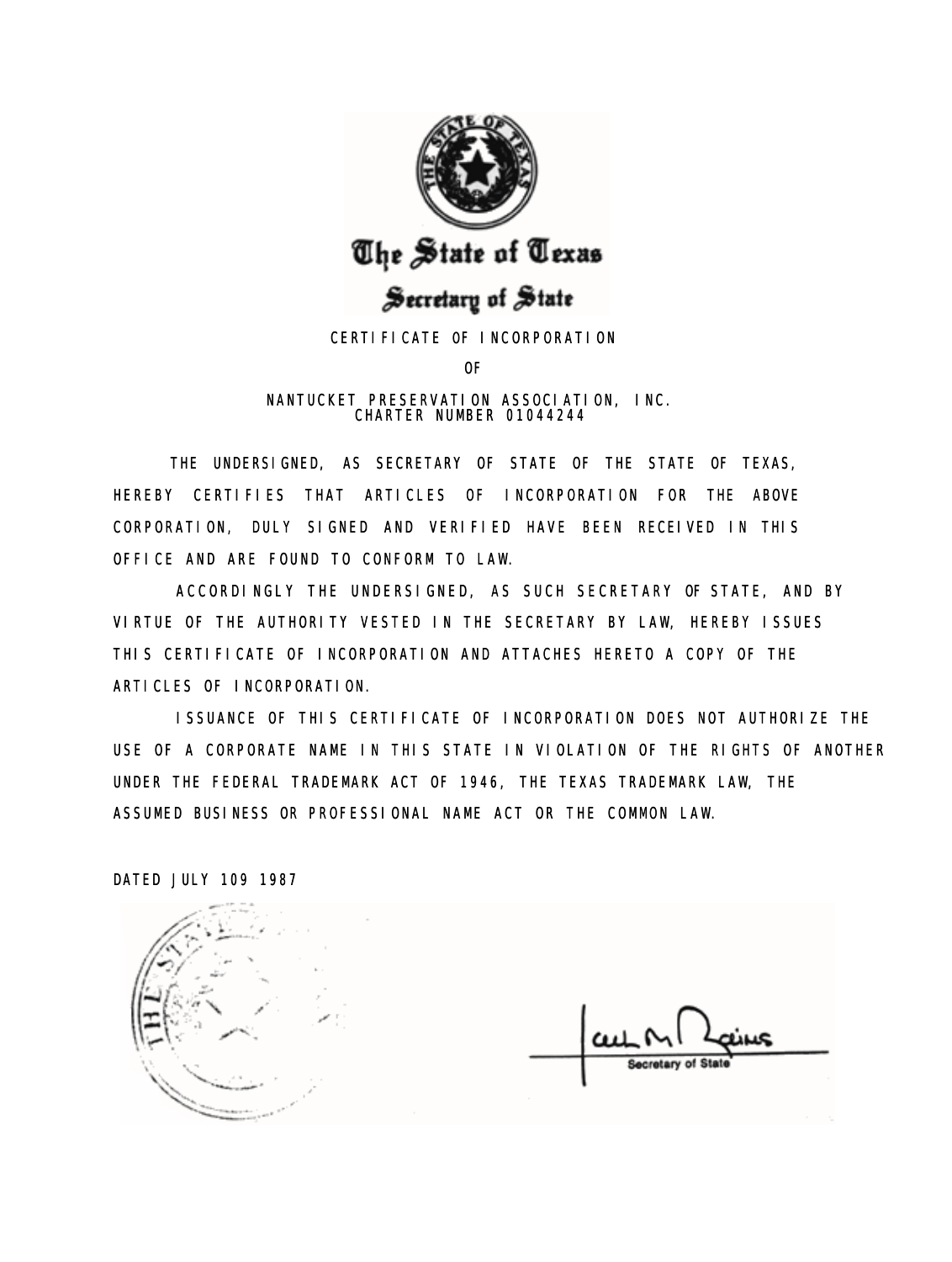

# The State of Texas

# Secretary of State

KENNETH M. ROBISON 505 E. UNIVERSITY DR., SUITE 801 COLLEGE STATION, TX 77840

RE: NANTUCKET PRESERVATION ASSOCIATION, INC. CHARTER NUMBER 01044244-01

IT HAS BEEN OUR PLEASURE TO APPROVE AND PLACE ON RECORD THE ARTICLES OF INCORPORATION THAT CREATED YOUR CORPORATION. WE EXTEND OUR BEST WISHES FOR SUCCESS IN YOUR NEW VENTURE.

AS A CORPORATION, YOU ARE SUBJECT TO STATE TAX LAWS. SOME NON-PROFIT CORPORATIONS ARE EXEMPT FROM THE PAYMENT OF FRANCHISE TAXES AND MAY ALSO BE EXEMPT FROM THE PAYMENT OF SALES AND USE TAX ON THE PURCHASE OF TAXABLE ITEMS. IF YOU FEEL THAT UNDER THE LAW YOUR CORPORATION IS ENTITLED TO BE EXEMPT YOU MUST APPLY TO THE COMPTROLLER OF PUBLIC AC-COUNTS FUR THE EXEMPTION. THE SECRETARY OF STATE CANNOT MAKE SUCH DETERMINATION FOR YOUR CORPORATION.

IF WE CAN BE OF FURTHER SERVICE AT ANY TIME, PLEASE LET US KNOW.

**VERY TRULY YOURS, Secretary of State**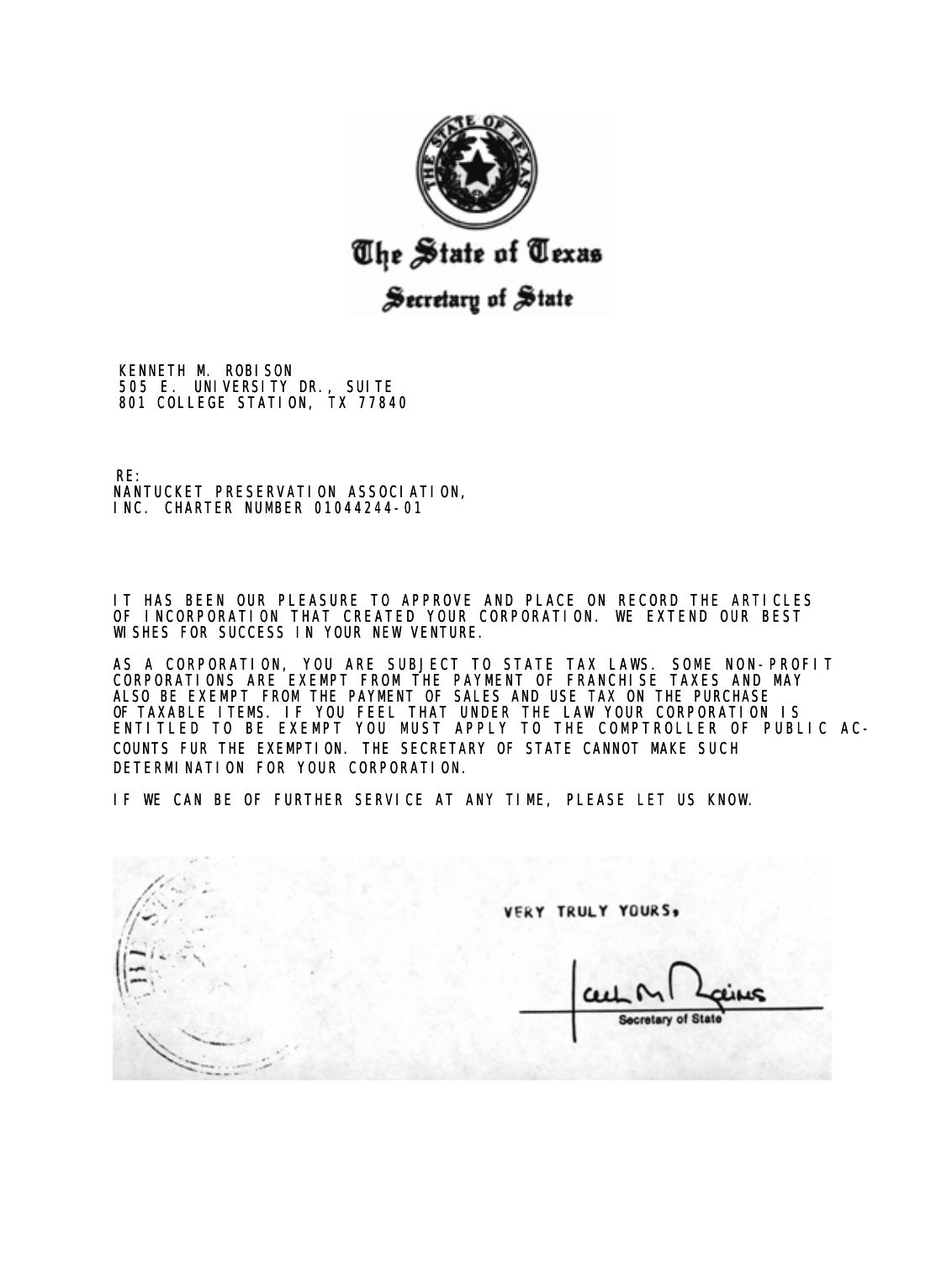FILED In the Office of the Secretary of State of Texa:

# $JUL$  10  $B$

Clerk I-C Corporations Section

## **ARTICLES OF INCORPORATION**

**OF**

#### **NANTUCKET PRESERVATION ASSOCIATION, INC.**

**We the undersigned natural persons of the age of eighteen (18) years or more, at least two (2) of whom are citizens of the State of Texas, acting as incorporators of a corporation under the Texas Non-Profit Corporation Act, do hereby adopt the following Articles of Incorporation for such Corporation.**

#### **ARTICLE I**

**The name of the Corporation is NANTUCKET PRESERVATION ASSOCIATION, INC.**

#### **ARTICLE II**

**The Corporation is a non-profit corporation.**

#### **ARTICLE III**

**The period of its duration is perpetual.**

#### **ARTICLE IV**

**The purpose or purposes for which the Corporation is organized are to act as agent for the property owners of NANTUCKET PHASE I, a development in Brazos County, Texas, also located in the extra territorial jurisdiction of the City of College Station, established pursuant to that certain Declaration of Protective Covenants, Conditions,. Reservations and Restrictions dated April 20, 1983, filed for record in Volume 572, Page 639 of the Deed Records of Brazos County, Texas, as modified on October 12, 1983 at Volume 613, page 707 of the Deed Records of Brazos County, Texas, and for NANTUCKET PHASE II, a development in Brazos County, Texas, also located in the extra territorial jurisdiction of the City of College Station, established pursuant to that certain Declaration of Protective Covenants, Conditions, Reservations and Restrictions dated December 21, 1984, filed for record in Volume 754, Page 397 of the Deed Records of Brazos County, Texas, as well as any remaining property developed in a Common Share or Plan, whether residential, commercial, multi-family, or otherwise, that Nantucket Limited, a Texas Limited Partnership, elects to place under the control of this corporation, and for**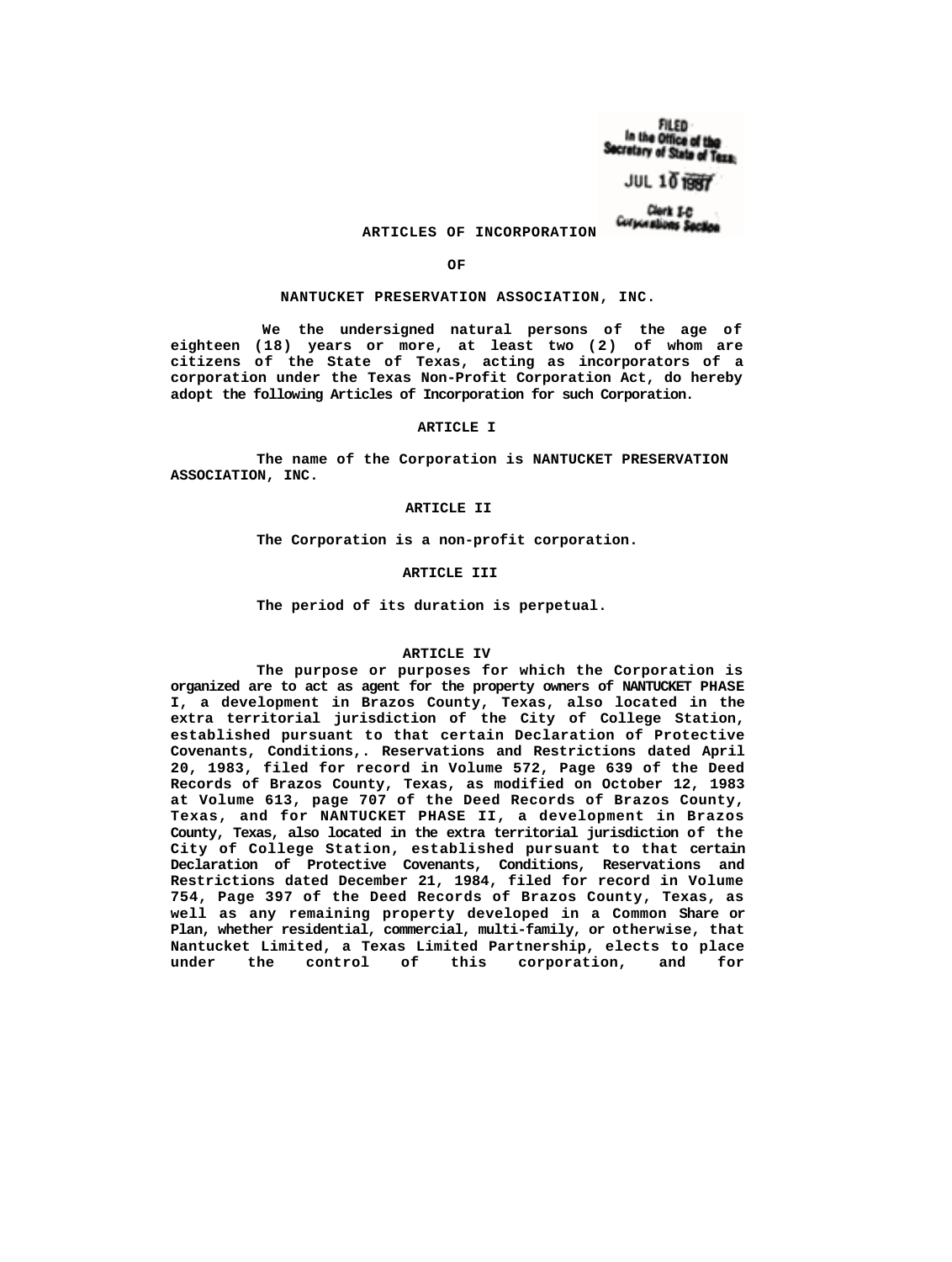**any and all property which is accepted by this Corporation for similar purposes, those purposes being as follows:**

## **a. To exercise all of the power and privileges and perform all of the duties and obligation of the Corporation; as set forth in the Declaration;**

b. To affix, levy, collect and enforce payment by any lawful means, all charges or assessments pursuant to the terms of the Declaration, or future Declarations; and, as agent, pay all expenses in connection therewith and all office and other expenses incident to the conduct of the business of this Corporation including all licenses, taxes or governmental charges levied or imposed against the property of this Corporation and to make disbursements, expenditures and payments on behalf of the said property owners as required by the Declaration and the By-Laws of the Corporation; and to hold as agent for said property owners reserves for periodic repairs and capital improvements to be made as directed by the property owners acting through the Board of Directors of the Corporation.

**c. To acquire by gift, purchase or otherwise, to own, hold, improve, build upon, operate, maintain, convey sell, lease, transfer, dedicate for public use or to otherwise dispose of real or personal property in connection with the affairs of this Corporation subject to the limitations set forth in the Declaration;**

**d'. To borrow money, to mortgage, pledge or hypothecate any or all of its real or personal property as security for money borrowed or debts incurred subject to the limitations set forth in the Declaration;**

**e. To provide general sanitation and cleanliness of common areas:**

**f. To provide upkeep and maintenance of common areas and of building exteriors as provided in the Declaration;**

**g. To enter into and perform any contract and to exercise all powers which may be necessary or convenient to the operation, management, maintenance and administration of the affairs of Nantucket Phase I and Nantucket Phase II, and other property, in accordance with the Declaration;**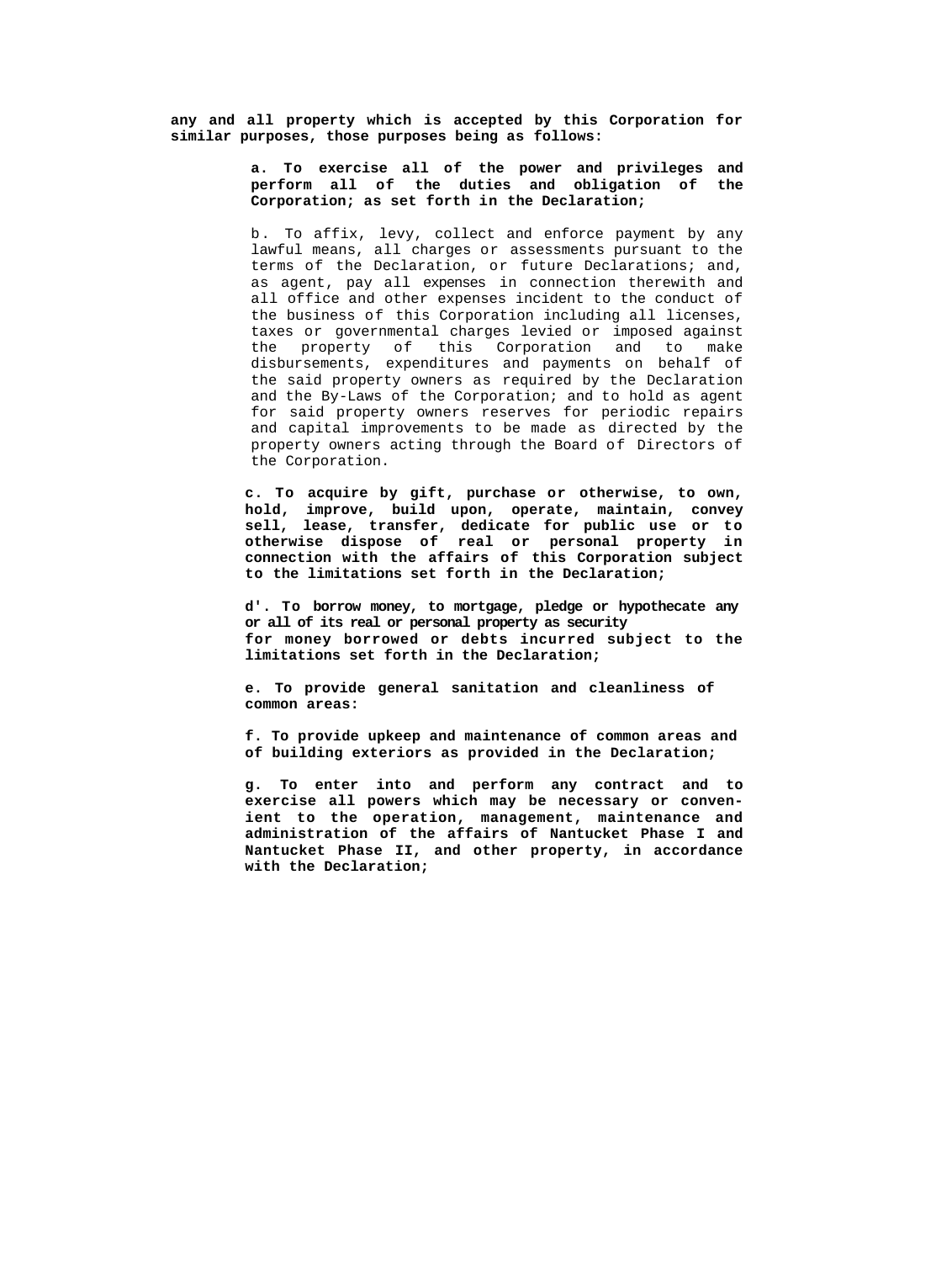**h. To have and to exercise any and all powers, rights and privileges a corporation organized under the Non-Profit Corporation Law of the State of Texas, may now or hereafter exercise.**

#### **ARTICLE V**

**The street address of the initial registered office of the Corporation is Route 3, Box 497, College Station, Texas, and the name of the initial registered agent at such address is Phyllis Jeanne Hobson.**

### **ARTICLE VI**

**The number of Directors of the Corporation shall be fixed by the By-Laws of the Corporation but shall not be less than three (3). The number of Directors constituting the initial Board of Directors of the Corporation is three (3), and the names and addresses of the persons who are to serve as the initial Board of Directors are:**

*NAME* **ADDRESS**

**Phyllis Jeanne Hobson P.O. Drawer 10084 College Station, TX 77840**

**Lawrence Kubacak P.O. Drawer 10084**

**Jeanne L. Kubacak P.O. Drawer 10084 College Station, TX 77840**

**College Station, TX 77840**

## **ARTICLE VII**

**The name and street address of each incorporator is:** 

| <b>NAME</b>           | <b>ADDRESS</b>            |
|-----------------------|---------------------------|
| Phyllis Jeanne Hobson | P.O. Drawer 10084         |
|                       | College Station, TX 77840 |
| Lawrence Kubacak      | P.O. Drawer 10084         |
|                       | College Station, TX 77840 |
| Jeanne L. Kubacak     | P.O. Drawer 10084         |
|                       | College Station, TX 77840 |

### **ARTICLE VIII**

**Each and every Owner of a Lot or Building Site, shall automatically become, and must remain, a Member in good standing of the Corporation during such Owner's period of ownership of such Building Site or portion thereof. Such membership shall be appurtenant to each Lot or Building Site, and may not be severed from or held separately therefrom.**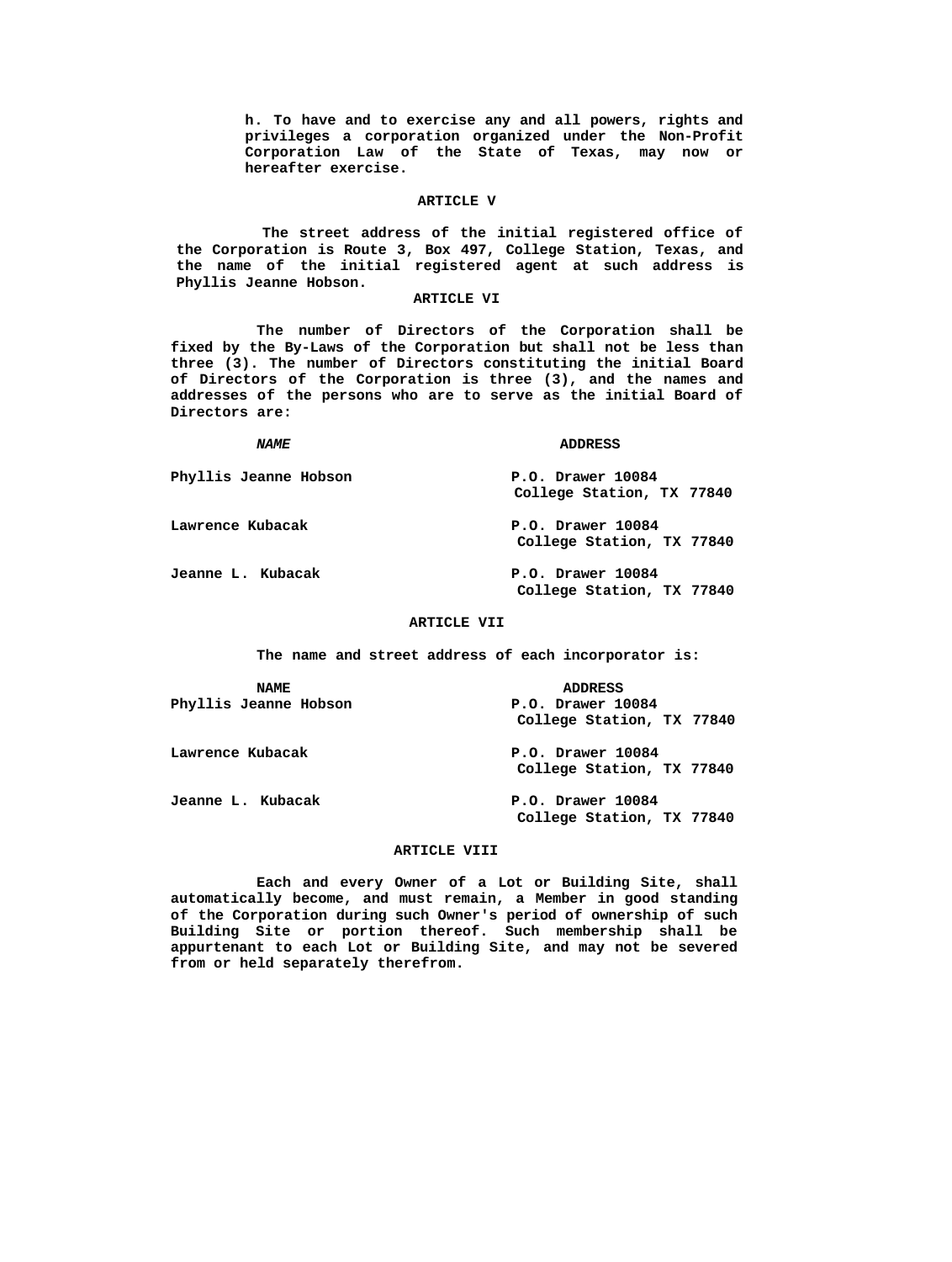**appurtenant to each Lot or Building Site, and may not be severed from or held separately therefrom.**

**A member of the Corporation shall be considered to be a Member in good standing and eligible to vote if such Member:**

> **a. Has, not less than seven (7) days prior to the taking of any vote by the Corporation, fully paid all assessments or other charges levied by the Corporation then due an payable, as such assessments or charges are provided for in the Declaration;**

> **b. Does not have a lien filed by the Corporation against its Lot or Building Site; and**

> **c. Has discharged other obligations to the Corporation as may be required of Members hereunder.**

**The Board shall have sole responsibility and authority for determining the good standing status of any Member at any time, and shall make such determination with respect to all Members prior to a vote being taken by the Corporation on any matter. The Board shall have the right and authority, in its sole discretion, to waive the seven (7) days prior payment requirement established herein and require only that such payment be made at any time before such vote is taken if the Board shall determine, in its own judgment, that extenuating circumstances exist which have prevented a particular Member from meeting any or all of the three requirements stated herein at or before seven (7) days in advance of any vote. Any Member not conforming with the provisions of this Article shall be declared by the Board to be not a Member in good standing and unless the time requirement required hereunder is specifically waived by the Board in writing prior to any particular vote being taken, shall be disqualified from voting on matters before the Corporation until such time as Member in good standing status is attained and so declared by the Board.**

**The Corporation shall have two (2) classes of voting membership:**

> **a. CLASS A. The Class A Members shall be all Owners with exception of the Declarant. After the Conversion**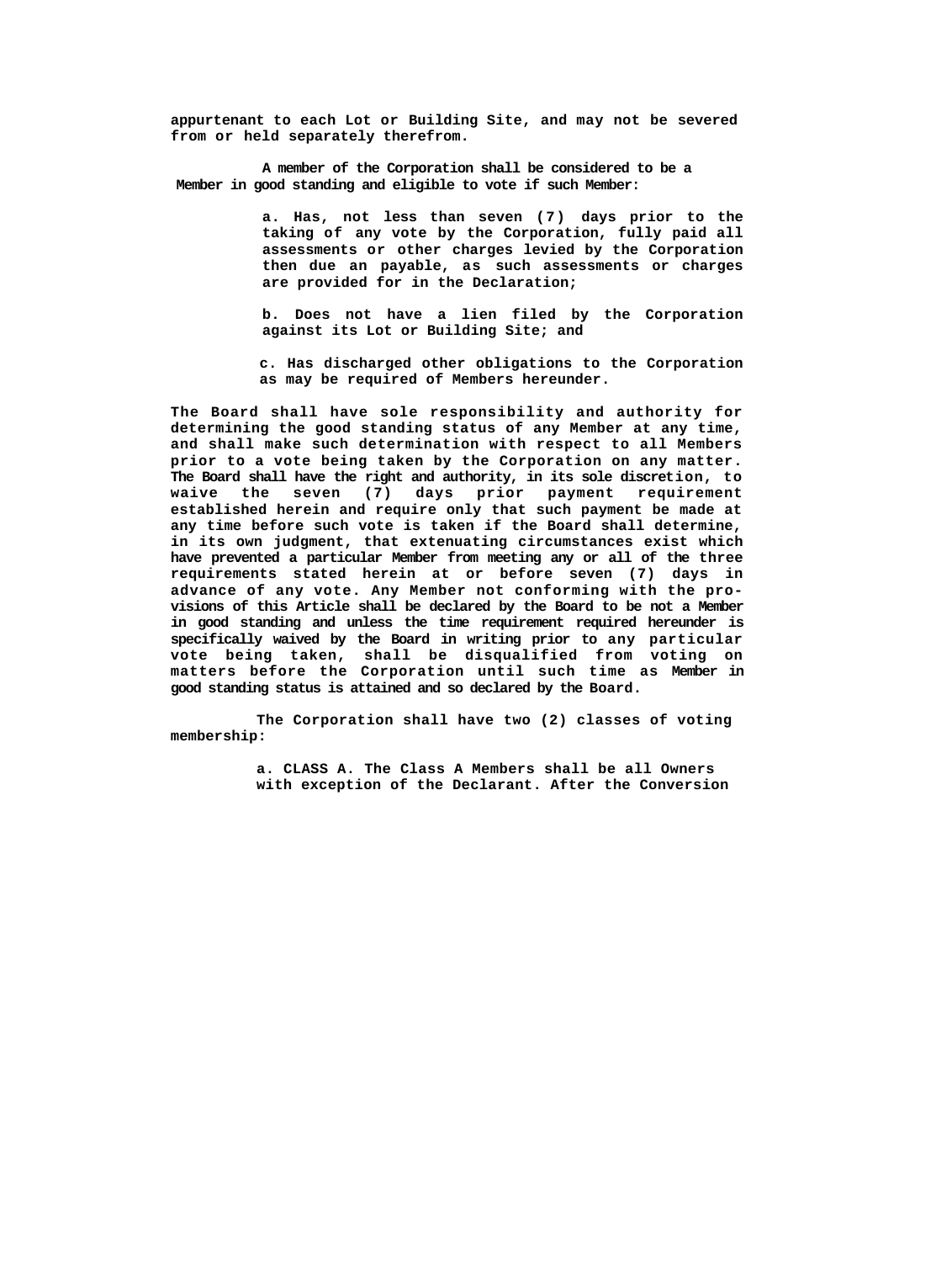**the extent Declarant is the Owner of a Building Site or Sites, Lot or Lots.**

b. CLASS B. The Class B Member shall be the Declarant. The Class B membership of Declarant shall cease and become converted to Class A membership upon occurrence of the earlier of the following (the "Conversion Date"):

- **(i) The conveyance by NANTUCKET of 80Z of the Lots in Phase I and `Phase II as well as any remaining property developed in Common Share or Plan, whether residential, commercial, multi-family, or otherwise; or**
- **(ii) Such earlier date as may be established by Declarant in a Supplemental Declaration to be recorded by Declarant.**

**Until the Conversion Date, the Class A Members shall not be entitled to vote (except as provided for the levying of Special Group Assessments under Article VII, of the Declaration and amendments or supplements to the Declaration. The Class B Member shall be entitled to one hundredth (1/100) of one (1) vote for each one-hundredth (1/100) of one (1) Net Acre, as well as one vote per platted lot in which it holds the interest required for membership.**

**From and after the Conversion Date (and at anytime with respect to votes pertaining to Special Group Assessments and amendments to the Declaration), each Class A Member shall be entitled to one vote per platted lot or, in the event the property is unplatted, one-hundredth (1/100) of one (1) vote for each one-hundredth (1/100) of one (1) Net Acre in which it holds the interest in a Lot or Building Site required for Corporation membership. Where more than one person or entity holds such interest in any Lot or Building Site, all such persons collectively shall be a single Member, and the vote for such Member shall be exercised as the several parties shall determine among themselves.**

**The membership of a person or entity in the Corporation shall terminate automatically whenever such person or entity**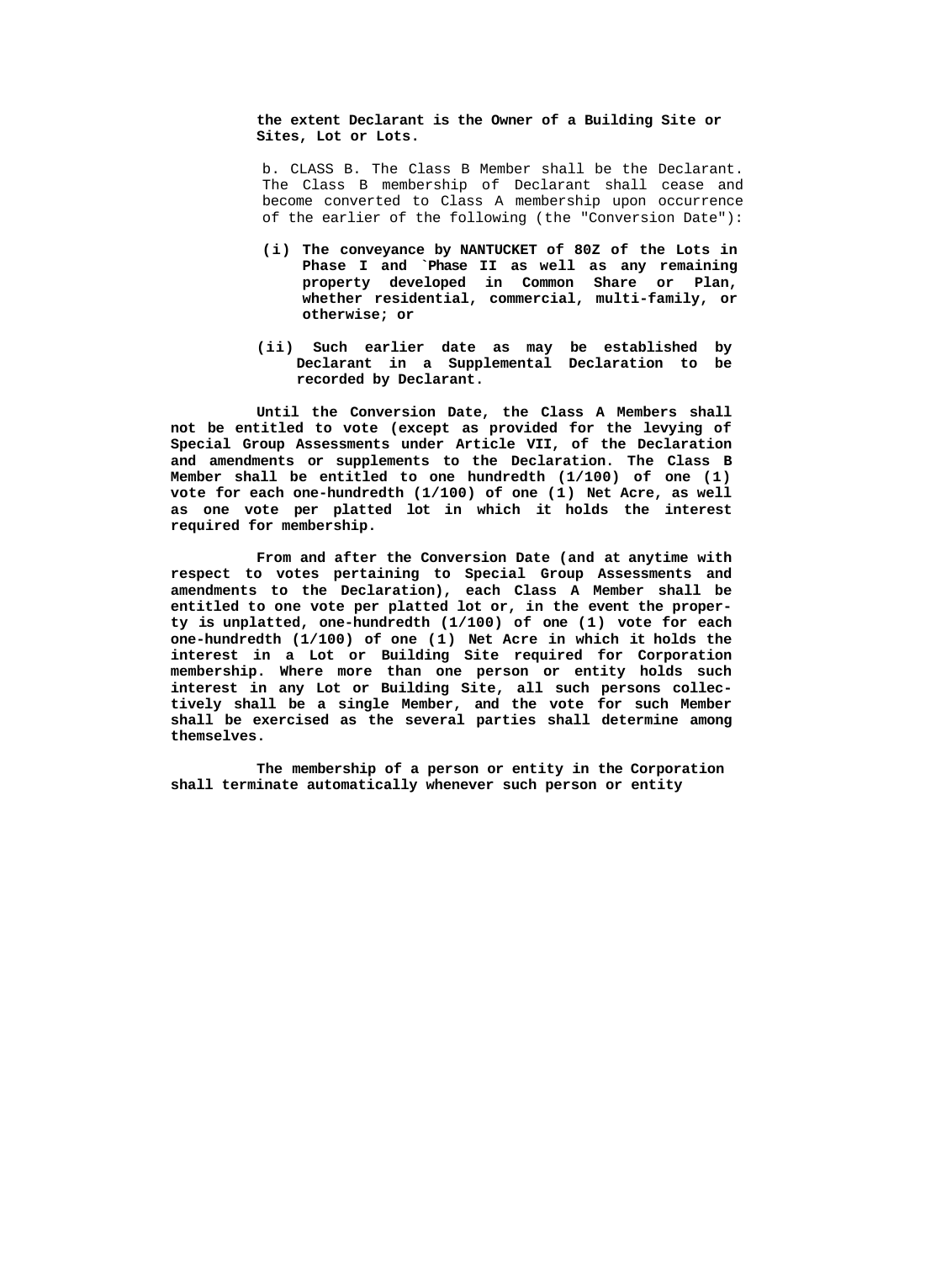**ceases to be an Owner, except that such termination shall not release or relieve any such person or entity from any liability or obligation incurred under or in any way connected with the Corporation or the Declaration during the periods of ownership, nor impair any rights or remedies which the Corporation or any other Owner has with regard to such former Owner.**

**The terms "Owner," "Building Site," "Member," "Board," "Declarant," "Conversion Date," "Net Acreage," "Supplemental Declaration," "Special Group Assessments," and "Net Acre" as used herein, shall have the same meaning as set forth in the Declaration.**

### **ARTICLE IX**

**The Corporation is a non-profit corporation, without capital stock, organized solely for the purposes specified in Article IV; and no part of its property, whether income or principal, shall ever inure to the benefit of any Director, officer or employee of the Corporation, or of any individual having a personal or private interest in the activities of the Corporation nor shall any such Director, officer, employee or individual receive or be lawfully entitled to receive any profit from the operations of the Corporation except a reasonable allowance for salaries or other compensation for personal services actually rendered in carrying out one (1) or more of its stated purposes.**

### **ARTICLE X**

Voting shall be cumulative. The affairs of the Corporation shall be managed by the Board of Directors.

**IN WITNESS WHEREOF, we hereunto set our hands this the 7th day of July, 1987.**